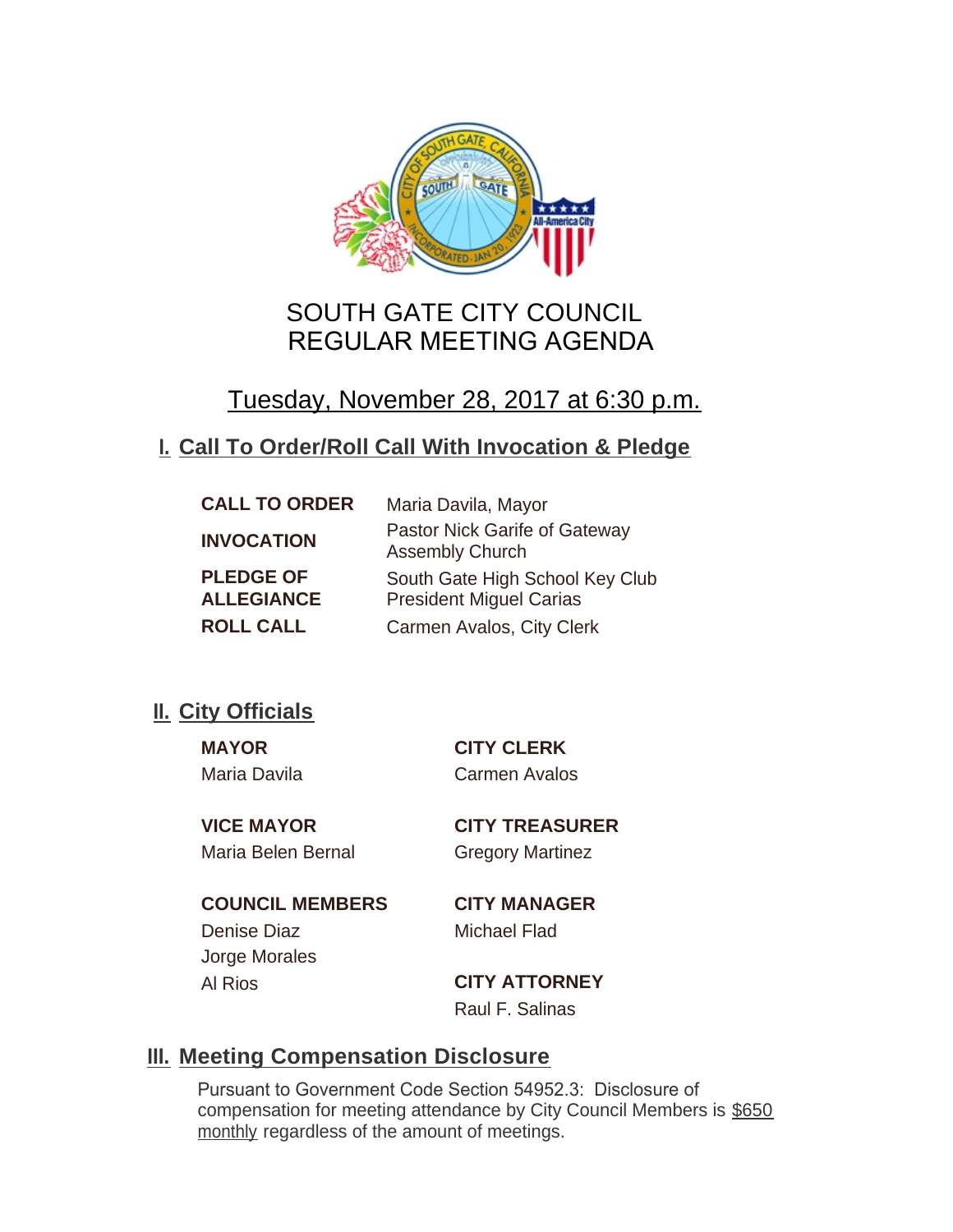# **Proclamations, Certificates, Introductions And IV. Ceremonial Actions**

## **1. Proclamation Declaring November 6-10, 2017 National Key Club Week And Certificate Of Appreciation To The Key Club**

The City Council will: (ADMIN)

a. Issue a Proclamation declaring November 6 through 10, 2017, as National Key Club Week; and

b. Issue a Certificate of Appreciation to the South Gate High School Key Club for their dedicated service to the community.

Documents:

#### [ITEM 1 REPORT 11282017.PDF](http://ca-southgate.civicplus.com/AgendaCenter/ViewFile/Item/5121?fileID=11069)

## **Public Hearings V.**

### **2. Ordinance Granting A Franchise Agreement To World Oil Corporation**

The City Council will conduct a Public Hearing to consider waiving the reading in full and introducing an **Ordinance** granting a ten year franchise to World Oil Corp., a California Corporation, to lay and use pipelines and appurtenances in, on, along, across, upon and under the public streets, as the same now or may hereafter exist, within the City for the purpose of in-plant transmitting and distributing petroleum and related products thereof, for any lawful purpose. (PW)

Documents:

#### [ITEM 2 REPORT 11282017.PDF](http://ca-southgate.civicplus.com/AgendaCenter/ViewFile/Item/5148?fileID=11080)

#### **3. Substantial Amendments For The Program Year 2014, 2016, And 2017 Annual Action Plan For CDBG Funds**

The City Council will consider: (CD)

a. Approving the Substantial Amendments for the Program Year 2014, 2016 and 2017 Annual Action Plans to reallocate \$169,803 from the PY 2017 Citywide Sidewalk Improvement (Phase V) project and \$400,000 from the PY 2016 South Gate Park Fence Replacement project to the PY 2014 South Gate Sports Center Roof Replacement project; and

b. Authorizing the City Manager to execute and submit the necessary documents to the U.S. Department of Housing and Urban Development for its review and approval.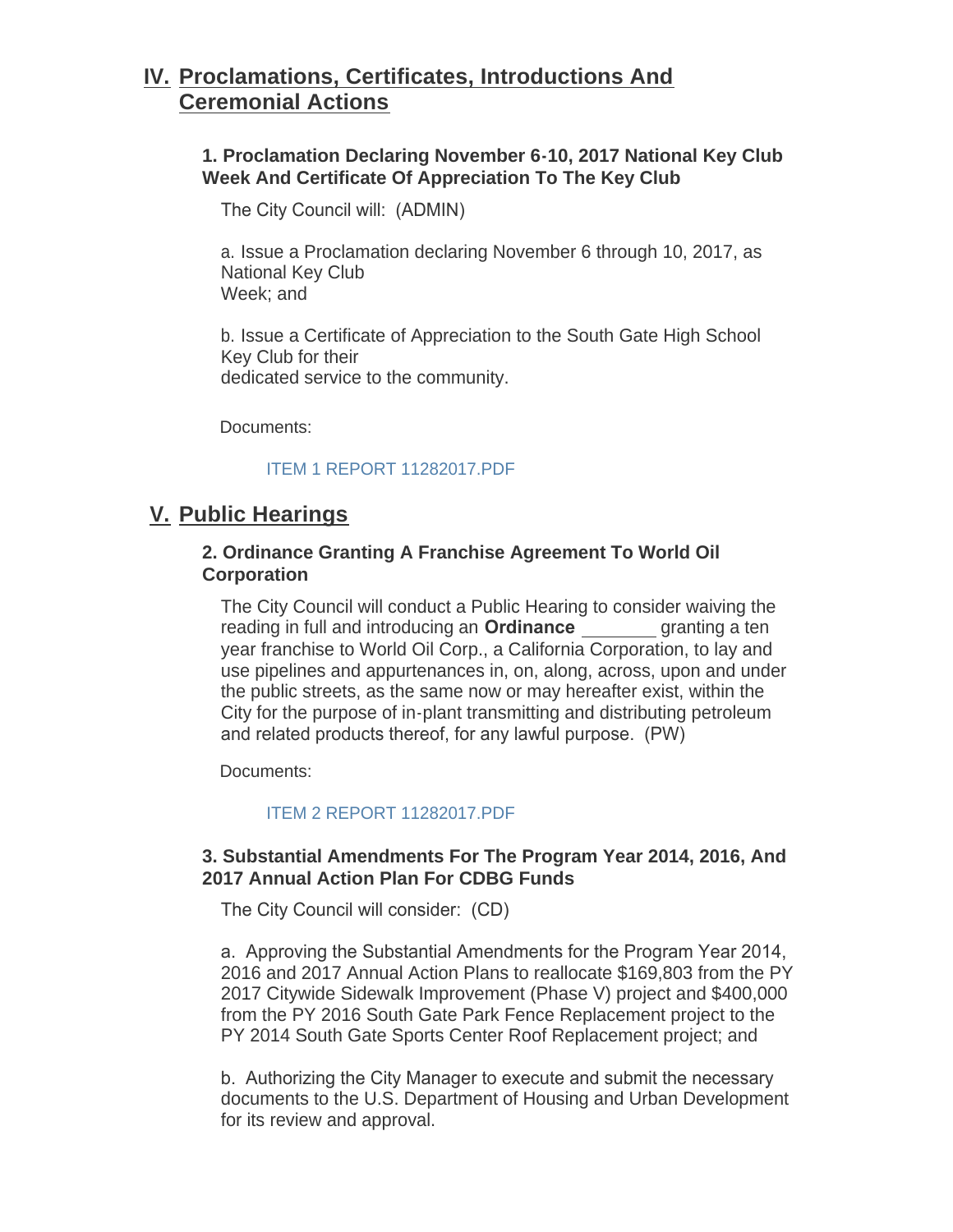Documents:

#### [ITEM 3 REPORT 11282017.PDF](http://ca-southgate.civicplus.com/AgendaCenter/ViewFile/Item/5141?fileID=11073)

## **<u>VI. Comments From The Audience</u>**

During this time, members of the public and staff may address the City Council regarding any items within the subject matter jurisdiction of the City Council. Comments from the audience will be limited to five (5) minutes per speaker; unless authorized by the Mayor, the time limit may not be extended by utilizing another member's time. There will be no debate or action on items not listed on the agenda unless authorized by law.

Note: The City Council desires to provide all members of the public with the opportunity to address the Council. Nevertheless, obscene language, comments intended to disrupt or interfere with the progress of the meeting or slanderous comments will not be tolerated and may result in ejection and/or may constitute a violation of South Gate Municipal Code Section 1.04.110.

## **<u>VII. Reports And Comments From City Officials</u>**

During this time, members of the City Council will report on matters pertaining to their service on various intergovenmental boards and commissions as a representative of the City pursuant to Assembly Bill 1234. City Council Members will also have an opportunity to comment on matters not on the agenda.

Following the City Council Members, reports and comments will be heard by the City Clerk, City Treasurer, City Manager and Department Heads.

## **Consent Calendar Items VIII.**

Agenda Items **4, 5, 6, 7, 8, 10, 11, 12, 13, 15, 16, 17, 18, and 19** are consent Calendar Items. All items including Ordinances, Resolutions and Contracts, may be approved by adoption of the Consent Calendar, individually and collectively by one (1) motion. There will be no separate discussion of these items unless Members of the City Council, the public, or staff request that specific items be removed from the Consent Calendar for separate discussion and action.

Any Motion to introduce or adopt an Ordinance on the Consent Calendar shall be: (1) a motion to waive the reading of the Ordinance and introduce the Ordinance or (2) a motion to waive the reading of the Ordinance and adopt the Ordinance, as appropriate.

#### **4. Ordinance No. 2342 Temporarily Allowing Alcohol At South Gate Park Municipal Auditorium**

The City Council will consider waiving the reading in full and adopt Ordinance No. 2342 temporarily suspending specific site enforcement of Title 7 (Public Safety And Morals), Chapter 7.49 (Park), Section 7.49.170 (Alcoholic Beverages, Narcotics And Other Controlled Substances) of the South Gate Municipal Code allowing the service and consumption of alcohol for the Commission for South Gate Youth, a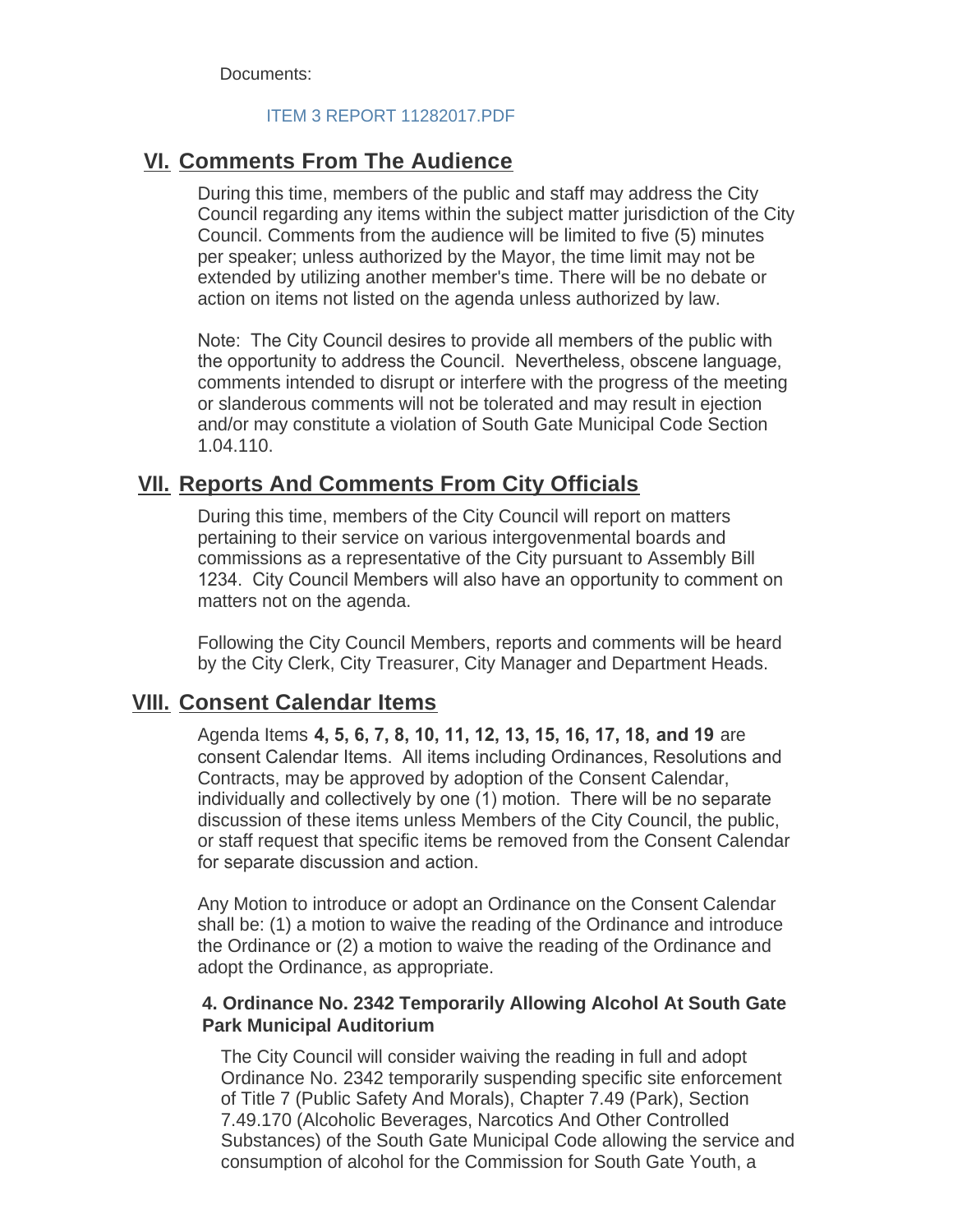consumption of alcohol for the Commission for South Gate Youth, a South Gate based non-profit organization, for a fundraising event at the South Gate Municipal Auditorium on Saturday, December 2, 2017, from 5:00 p.m. to 10:00 p.m. (PD)

Documents:

[ITEM 4 REPORT 11282017.PDF](http://ca-southgate.civicplus.com/AgendaCenter/ViewFile/Item/5122?fileID=11070)

## **5. Ordinance No. 2343 Repealing Chapter 7.80 Of Title 7 Prohibiting All Marijuana Commercial Activity**

The City Council will consider waiving further reading and adopt Ordinance No. 2343 repealing Chapter 7.80 (Marijuana Dispensary) of Title 7 (Public Safety and Morals) of the South Gate Municipal Code in its entirety and adding new Chapter 7.80 (Marijuana Use Regulations), Sections 7.80.010 (Definitions), 7.80.020 (Scope), 7.80.030 (Indoor Marijuana Cultivation for Personal Consumption), and 7.80.040 (Savings Clause), to prohibit all marijuana commercial activity, prohibit all outdoor cultivation, and regulate indoor cultivation of marijuana for personal use. (CD)

Documents:

#### [ITEM 5 REPORT 11282017.PDF](http://ca-southgate.civicplus.com/AgendaCenter/ViewFile/Item/5123?fileID=11071)

#### **6. Amendment No. 1 To Contract No. 3307 With MV Cheng & Associates**

The City Council will consider: (ADMIN SVCS)

a. Approving Amendment No. 1 to Contract No. 3307 with MV Cheng & Associates extending as needed accounting services through December 31, 2018, and increasing the contract amount by \$180,000; and

b. Authorizing the Mayor to execute Amendment No. 1 in a form acceptable to the City Attorney.

Documents:

#### [ITEM 6 REPORT 11282017.PDF](http://ca-southgate.civicplus.com/AgendaCenter/ViewFile/Item/5142?fileID=11074)

#### **7. Agreement With Elecnor Belco Electric, Inc For Construction Of Safe Route To School, Cycle 10**

The City Council will consider: (PW)

a. Approving an Agreement **(Contract )** with Elecnor Belco Electric, Inc., for the construction of the Safe Routes to School, Cycle 10, in the vicinity of South Gate Middle School, in an amount not-to exceed \$397,467; and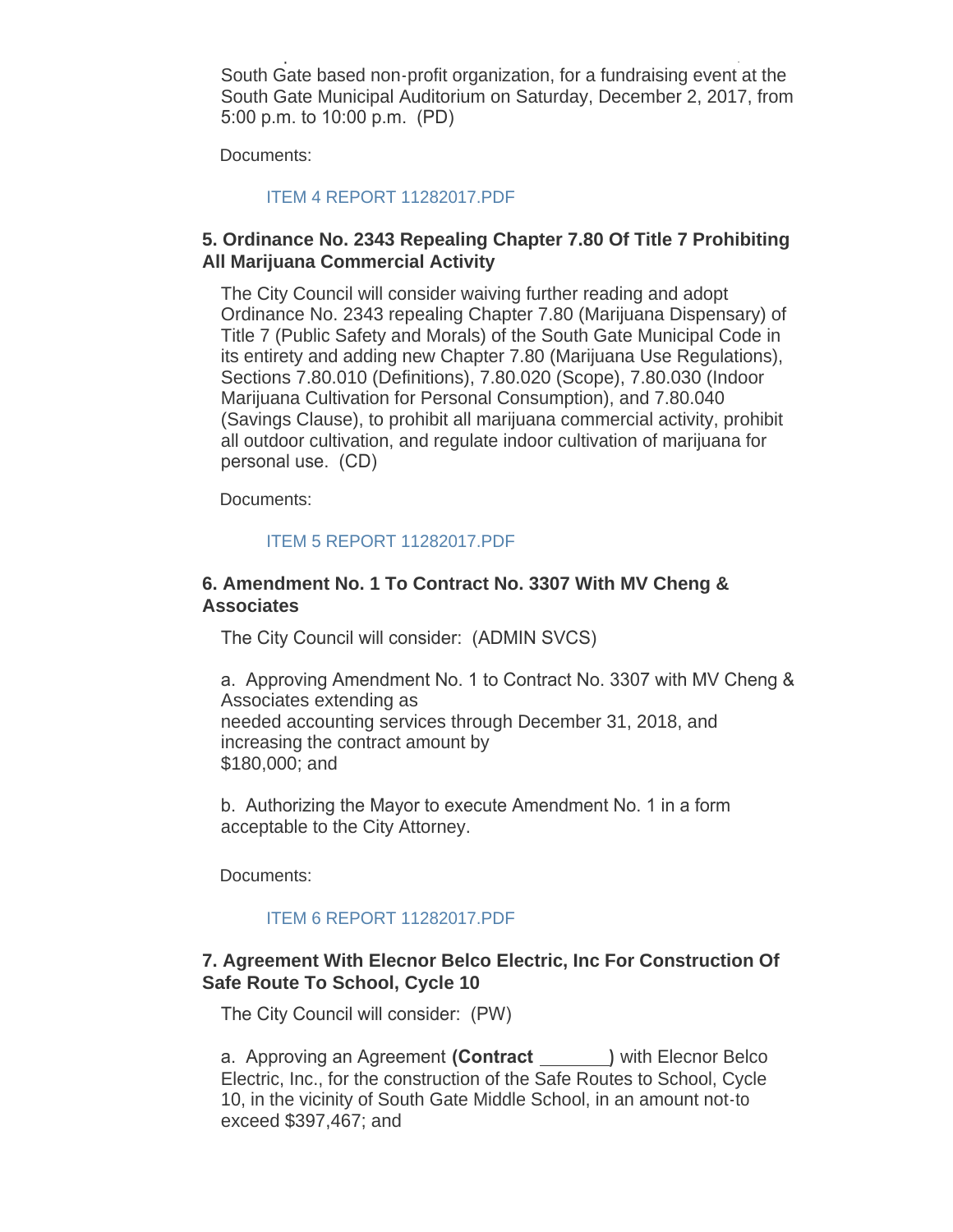b. Authorizing the Mayor to execute the Agreement in a form acceptable to the City Attorney; and

c. Approving the Notice of Exemption for the construction of the Safe Routes to School, Cycle 10 and direct the City Clerk to file it with the Los Angeles County Recorder's Office.

Documents:

### [ITEM 7 REPORT 11282017.PDF](http://ca-southgate.civicplus.com/AgendaCenter/ViewFile/Item/5149?fileID=11081)

## **8. Agreements With Transtech Engineering, Inc. For Construction Management Services For Safe Routes To School, Cycle 10**

The City Council will consider: (PW)

a. Approving an Agreement **(Contract )** with Transtech Engineering, Inc., to provide construction management services for the Safe Routes to School. Cycle 10, in the vicinity of South Gate Middle School, City Project No. 481-TRF, State Project No. SR2SL-5257(031), in an amount not-to-exceed \$87,890; and

b. Authorizing the Mayor to execute the Agreement in a form acceptable to the City Attorney.

Documents:

#### [ITEM 8 REPORT 11282017.PDF](http://ca-southgate.civicplus.com/AgendaCenter/ViewFile/Item/5155?fileID=11085)

#### **9. This Item Was Removed From The Agenda.**

#### **10. Easement Grant Deed With LAUSD To Receive Ownership Of Legacy Lane Improvements**

The City Council will consider: (PW)

a. Approving an Easement Grant Deed with Los Angeles Unified School District to receive a permanent easement for the right-of-way underlying Legacy Lane, as necessary to open Legacy Lane for public use: and

b. Authorizing the Mayor to execute a Certificate of Acceptance in forms acceptable to the City Attorney.

Documents:

#### [ITEM 10 REPORT 11282017.PDF](http://ca-southgate.civicplus.com/AgendaCenter/ViewFile/Item/5150?fileID=11082)

#### **11. Tentative Successor Labor Agreement With The Police Management Association**

The City Council will consider approving a Tentative Agreement for a Successor Labor Agreement **(Contract )** with the South Gate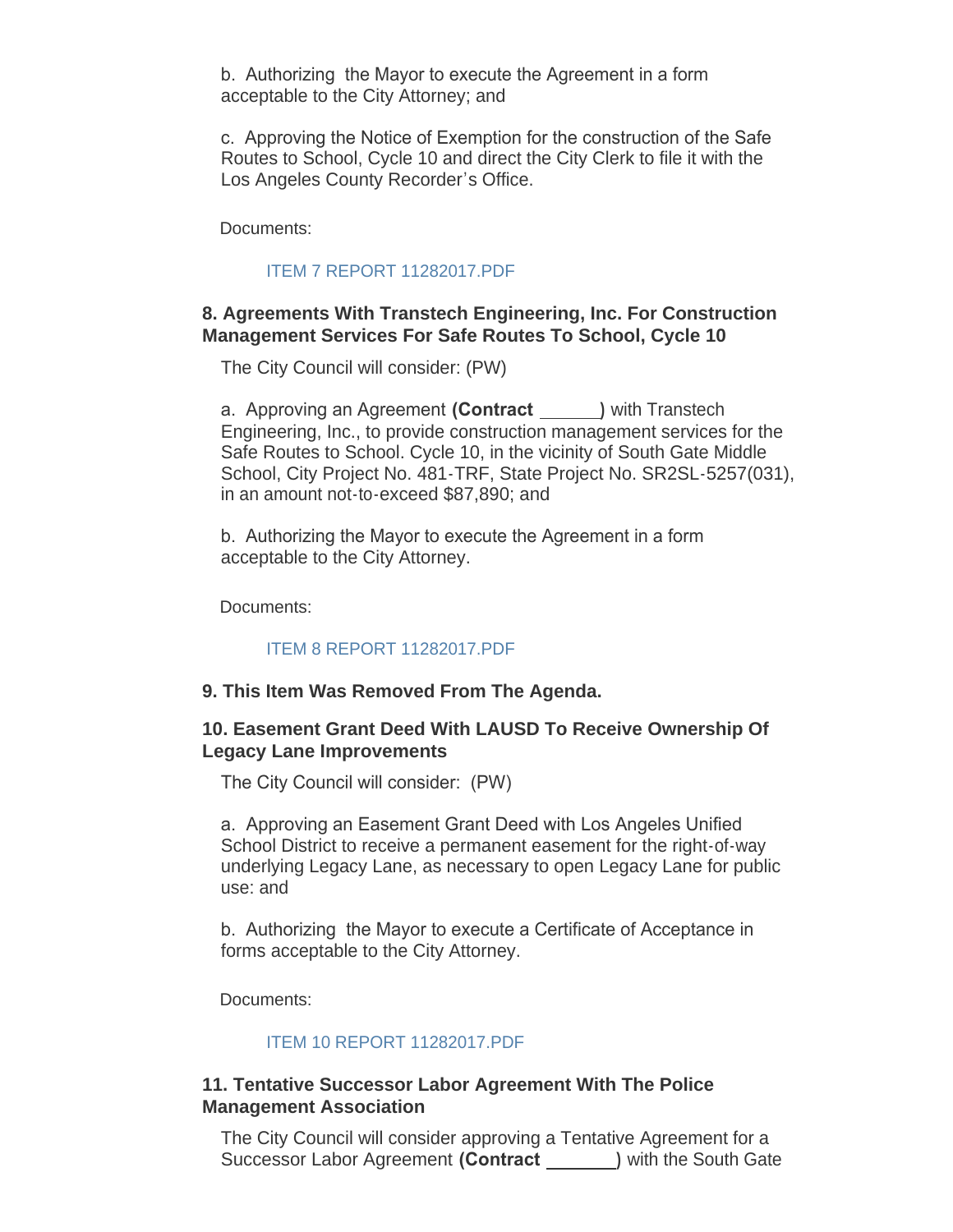Successor Labor Agreement **(Contract )** with the South Gate Police Management Association. (ADMIN SVCS)

Documents:

### [ITEM 11 REPORT 11282017.PDF](http://ca-southgate.civicplus.com/AgendaCenter/ViewFile/Item/5156?fileID=11086)

### **12. Tentative Successor Memorandum Of Understanding With The Police Officers Association**

The City Council will consider approving a Tentative Agreement for a Successor Memorandum of Understanding **(Contract )** with the South Gate Police Officers' Association. (ADMIN SVCS)

Documents:

## [ITEM 12 REPORT 11282017.PDF](http://ca-southgate.civicplus.com/AgendaCenter/ViewFile/Item/5157?fileID=11087)

### **13. Tentative Successor Memorandum Of Understanding With Professional And Mid-Management Association**

The City Council will consider approving a Tentative Agreement for a Successor Memorandum of Understanding **(Contract )** with the South Gate Professional and Mid-Management Association. (ADMIN SVCS)

Documents:

#### [ITEM 13 REPORT 11282017.PDF](http://ca-southgate.civicplus.com/AgendaCenter/ViewFile/Item/5158?fileID=11088)

#### **14. This Item Was Removed From The Agenda.**

#### **15. Space Use Agreement With California State University, Northridge For Classroom**

The City Council will consider: (CLERK)

a. Approving a Space Use Agreement **(Contract )** with California State University at Northridge (CSUN) for utilization of the Civic Center Art Gallery Room for a Hybrid Bachelor Degree Completion Program in Public Sector Management (PSM); and

b. Authorizing the Mayor to execute the Space Use Agreement in a form approved by the City Attorney.

Documents:

#### [ITEM 15 REPORT 11282017.PDF](http://ca-southgate.civicplus.com/AgendaCenter/ViewFile/Item/5143?fileID=11075)

## **16. Franchise Agreement With Mr. C's Towing Extending Towing And Storage Services An Additional 2 Years**

The City Council will consider: (PD)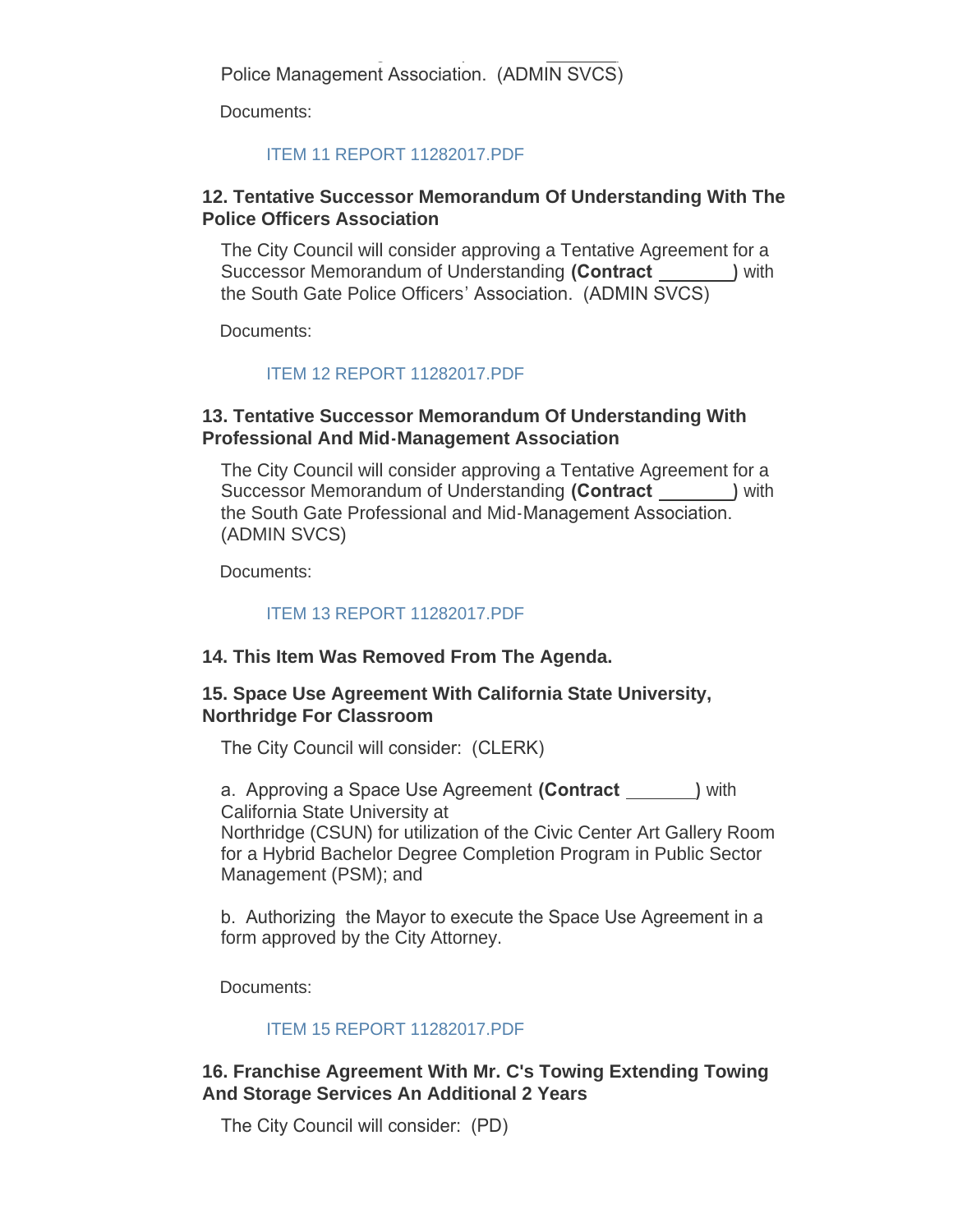a. Approving a non-exclusive Towing and Storage Franchise Agreement (Contract ) with Mr. C's Towing of South Gate, Inc., extending the term to and including December 31, 2019; and

b. Authorizing the Mayor to execute the Agreement in a form acceptable to the City Attorney.

Documents:

#### [ITEM 16 REPORT 11282017.PDF](http://ca-southgate.civicplus.com/AgendaCenter/ViewFile/Item/5144?fileID=11076)

#### **17. Agreement With Hitech Systems, Inc. For Renewed Software Maintenance And Support Services**

The City Council will consider: (PD)

a. Approving a Purchase Order with Hitech Systems, Inc., for the renewal of the Software Maintenance and Support Services Agreement for the Police Department for Fiscal Year 20l7/2018 and

b. Authorizing the City's Purchasing Division staff to issue a Purchase Order in the amount of \$96,329.16, for this purchase.

Documents:

#### [ITEM 17 REPORT 11282017.PDF](http://ca-southgate.civicplus.com/AgendaCenter/ViewFile/Item/5145?fileID=11077)

#### **18. Notice Of Completion Of The Filterra Bioretention System Project**

The City Council will consider: (PW)

a. Accepting as completion, effective August 9, 2017, of construction of the Filterra Bioretention System. City Project No. 532-WTR, performed by PALP Inc. dba Excel Paving Company; and

b. Directing the City Clerk to file a Notice of Completion with Los Angeles County Recorder's Office.

Documents:

#### [ITEM 18 REPORT 11282017.PDF](http://ca-southgate.civicplus.com/AgendaCenter/ViewFile/Item/5154?fileID=11084)

#### **19. Declare Surplus Property And Authorize U.S. Auction Services To Sell Property At Auction**

The City Council will consider: (ADMIN SVCS)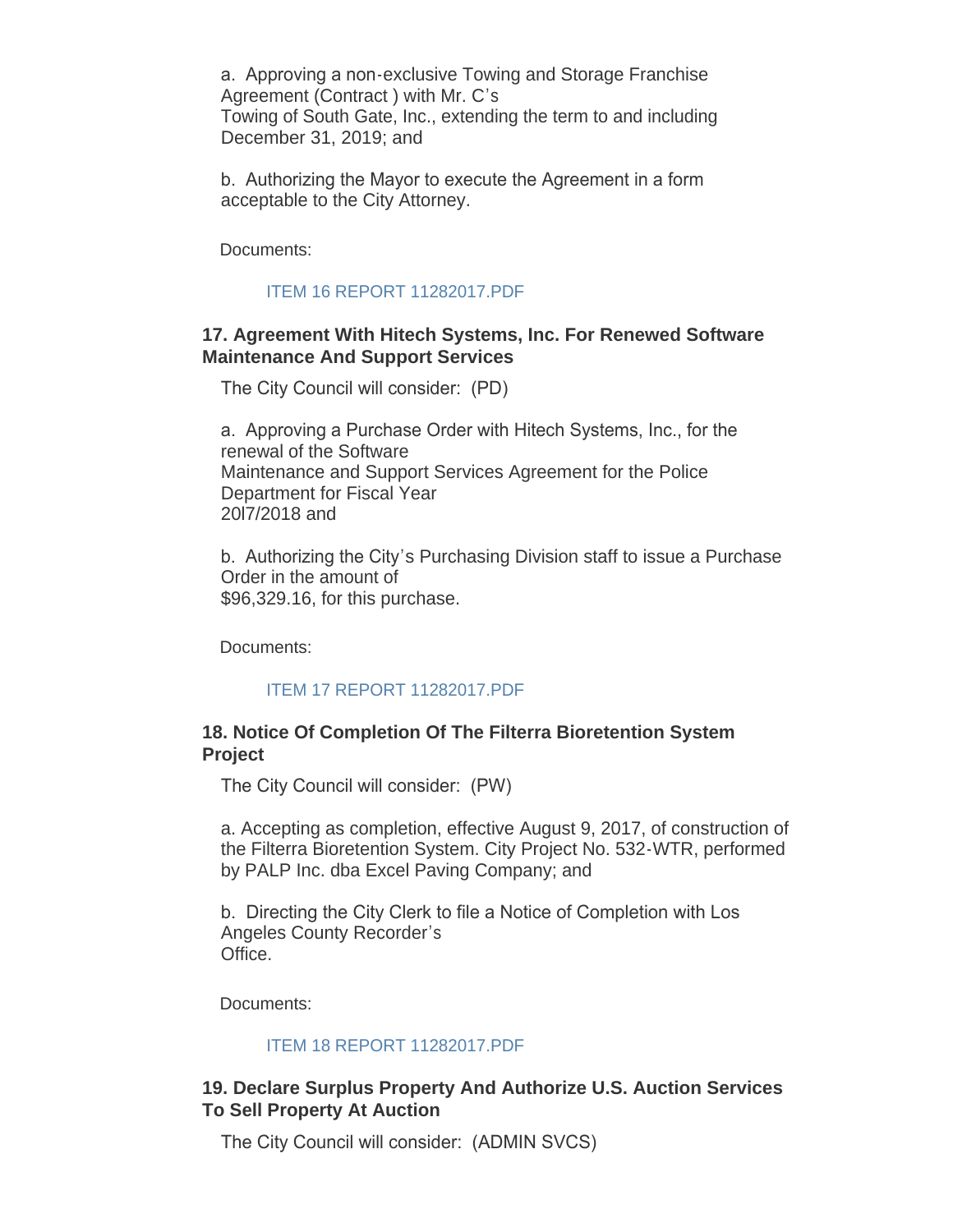a. Declaring the items on the attached vehicle, bicycle, and miscellaneous lists as surplus property; and

b. Authorizing U.S. Auction Services to sell these surplus items at auction.

Documents:

#### [ITEM 19 REPORT 11282017.PDF](http://ca-southgate.civicplus.com/AgendaCenter/ViewFile/Item/5146?fileID=11078)

## **IX. Reports, Recommendations And Requests**

#### **20. Agreement With Griffith Company For Construction Of Firestone Corridor Capacity Enhancement Project**

The City Council will consider: (PW)

a. Approving an Agreement **(Contract )** with Griffith Company for the construction of the Firestone Boulevard Regional Corridor Capacity Enhancements (The Boulevard Project), City Project No. 476- TRF, in an amount not-to-exceed \$13,278,632;

b. Authorizing the City Manager to approve Change Order No. 1 with Griffith Company to align the scope of work of the project with the grant funds by adding and remove construction elements to and from the construction contract, for an amount not-to-exceed \$1,159,130;

c. Appropriating \$5,932,684 to Account No. 311-790-31-9447 consisting of \$3,000,000 in Proposition C Funds, \$2,000,000 in Measure M Funds and \$932,684 in Senate Bill 1 Funds to fully fund the construction budget of the subject project; and

d. Authorizing the Mayor to execute the Agreement in a form acceptable to the City Attorney.

Documents:

#### [ITEM 20 REPORT 11282017.PDF](http://ca-southgate.civicplus.com/AgendaCenter/ViewFile/Item/5153?fileID=11083)

#### **21. Warrants And Cancellations**

The City Council will consider approving the Warrants and Cancellations for November 28, 2017. (ADMIN SVCS)

Total of Checks: \$2,370,214.81 Voids: \$ (24.00) Total of Payroll Deductions: \$ 287,908.18 Grand Total: \$2,082,282.63

Cancellations: 73110